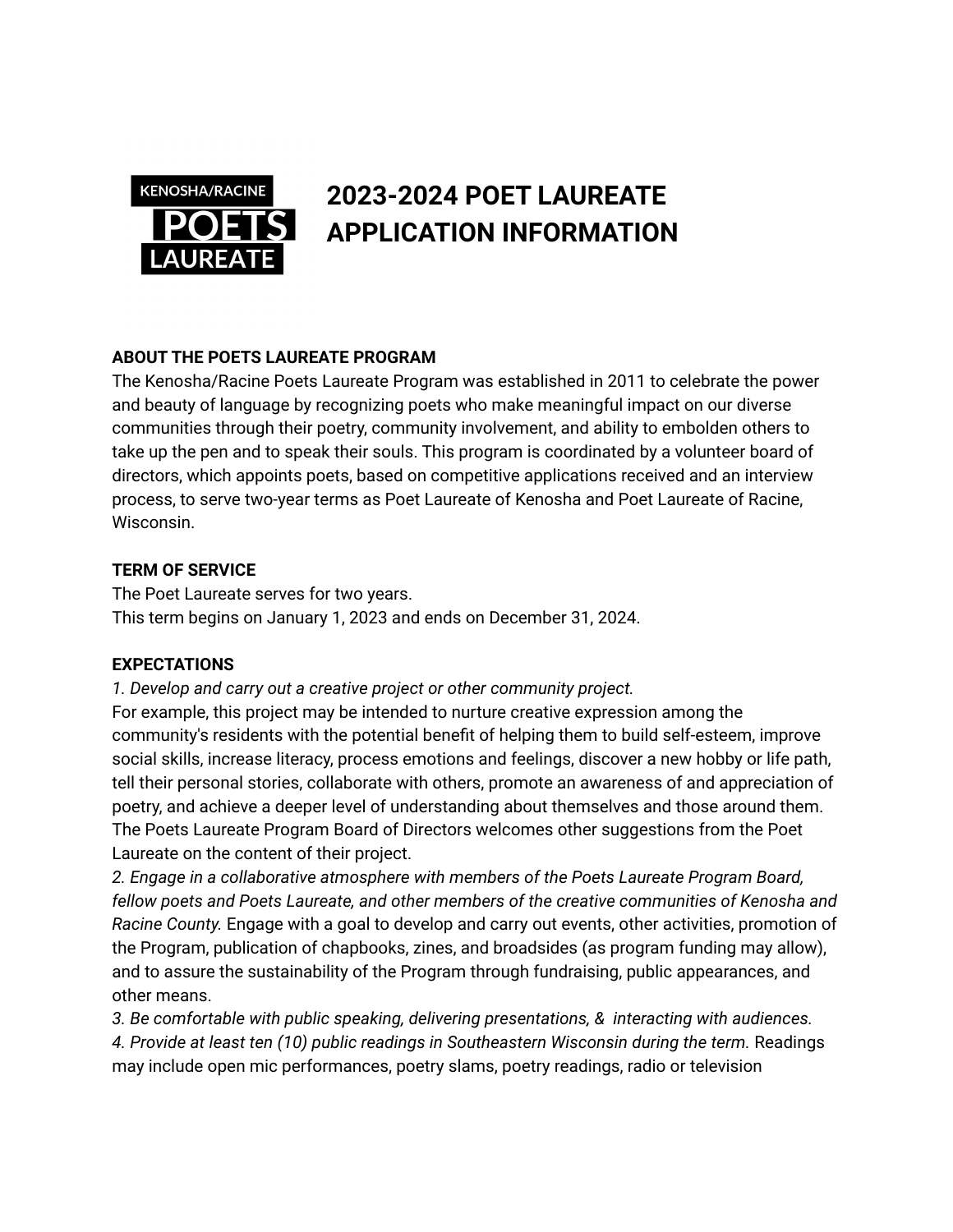appearances, as well as presentations before writing groups, book clubs, school classrooms and assemblies, and other public or private bodies. Readings may be in-person or virtual.

*5. Write and distribute poems through print and/or electronic media, including, but not limited to, submission of poems to print and electronic poetry publications.*

*6. Compose and perform a poem about the poet's city/town/village of Kenosha or Racine County.*

*7. Submit monthly written reports on activities and achievements to the Poets Laureate Program Board of Directors and meet with the board on a monthly basis.*

Currently, the board meets on Thursday evenings near the end of each month.

## **WHO MAY APPLY**

Residents of Kenosha or Racine County, including its city, towns, and villages are encouraged to apply, regardless of race, ethnicity, gender, sexual orientation, cultural heritage, socioeconomic background or physical ability.

## **ELIGIBILITY AND CRITERIA**

- 1. Reside in Kenosha or Racine County, including its city, towns and villages.
- 2. Be at least 18 years of age by December 31, 2022.
- 3. Demonstrate excellence in promoting awareness, benefits and enjoyment of poetry.
- 4. Have access to reliable transportation, either public or private.
- 5. Agree to maintain residency in their respective County during their term of appointment.

## **SELECTION PROCESS**

Following the end of the application period, the Poets Laureate Program Board of Directors distributes blind applications and materials received to its members for their review and then meets to determine finalists for the positions in Racine and Kenosha. An interview date is established and finalists are invited to meet with the board to discuss their qualifications, share their ideas on a creative project or community outreach effort they wish to undertake as Poet Laureate, and to read or perform selections of their work. Based on the application, materials provided, and the interview, the board determines the candidates to become the next Poet Laureate of Kenosha and of Racine. The board provides orientation to the Poets Laureate Designate prior to officially taking office on January 1.

## **BENEFITS OF THE POET LAUREATE POSITION**

The primary benefits of being the Poet Laureate are in being recognized as an ambassador for poetry and literacy, and the ability to encourage others to grow through creative expression. Depending on availability of funds and approval of the board on their use, the Poet Laureate may attend conferences, seminars, and workshops related to the purpose of the Program. The board strives to obtain adequate funding for the Program through grants and donations. The Poet Laureate may accept honoraria or remuneration from organizations, businesses, institutions, groups and/or individuals for such endeavors as readings at public and private functions, teaching poetry workshops, travel and related expenses to these types of events, and for other activities related to their role as Poet Laureate.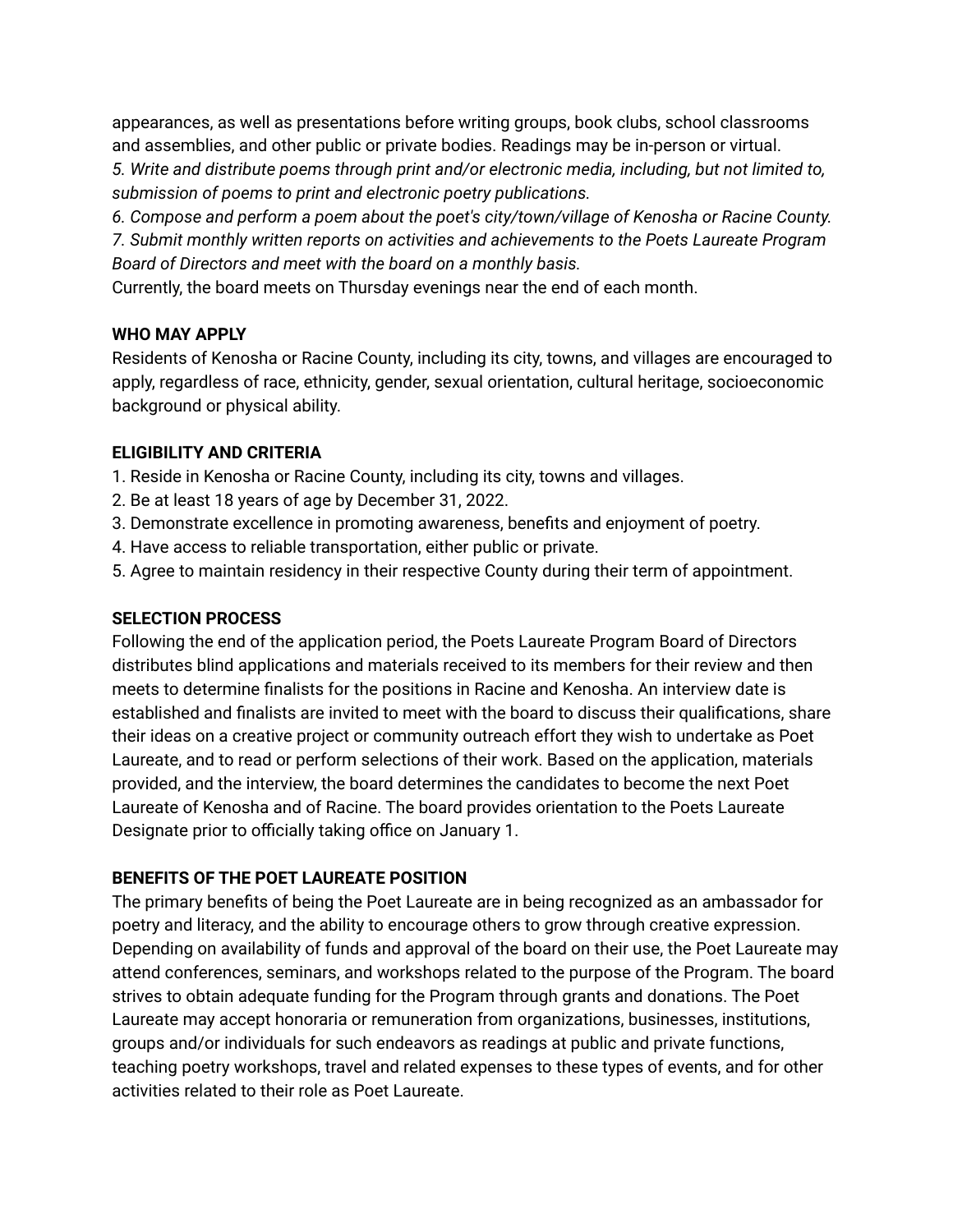

# **2023-2024 POET LAUREATE APPLICATION**

Applications will be accepted from residents of Kenosha and Racine Counties, Wisconsin, including their cities, towns, and villages. Type or print clearly with a ballpoint pen.

| HOME ADDRESS (P.O. Boxes not accepted):             |                                                                                                                                                                                                                                 |
|-----------------------------------------------------|---------------------------------------------------------------------------------------------------------------------------------------------------------------------------------------------------------------------------------|
|                                                     |                                                                                                                                                                                                                                 |
|                                                     |                                                                                                                                                                                                                                 |
| I WILL BE AT LEAST AGE 18 BY 12/31/2022: □ YES □ NO |                                                                                                                                                                                                                                 |
| TENURE AS POET LAUREATE: □ YES □ NO                 | I AM ABLE AND HAVE MEANS TO TRAVEL IN SOUTHEASTERN WISCONSIN DURING MY                                                                                                                                                          |
|                                                     | HOW LONG HAVE YOU LIVED IN KENOSHA/RACINE COUNTY? ______________________________                                                                                                                                                |
|                                                     |                                                                                                                                                                                                                                 |
|                                                     | I CERTIFY THAT REPRESENTATIONS MADE IN THIS APPLICATION ARE TRUE AND COMPLETE<br>TO THE BEST OF MY KNOWLEDGE AND THAT THE POEMS I HAVE SUBMITTED WITH THIS<br>APPLICATION ARE MY OWN MATERIAL AND ACCURATELY REPRESENT MY WORK. |

APPLICANT SIGNATURE: \_\_\_\_\_\_\_\_\_\_\_\_\_\_\_\_\_\_\_\_\_\_\_\_\_\_\_\_\_\_\_\_\_\_\_\_\_\_\_\_\_\_\_\_\_\_\_\_\_\_DATE: \_\_\_\_\_\_\_\_\_\_\_\_